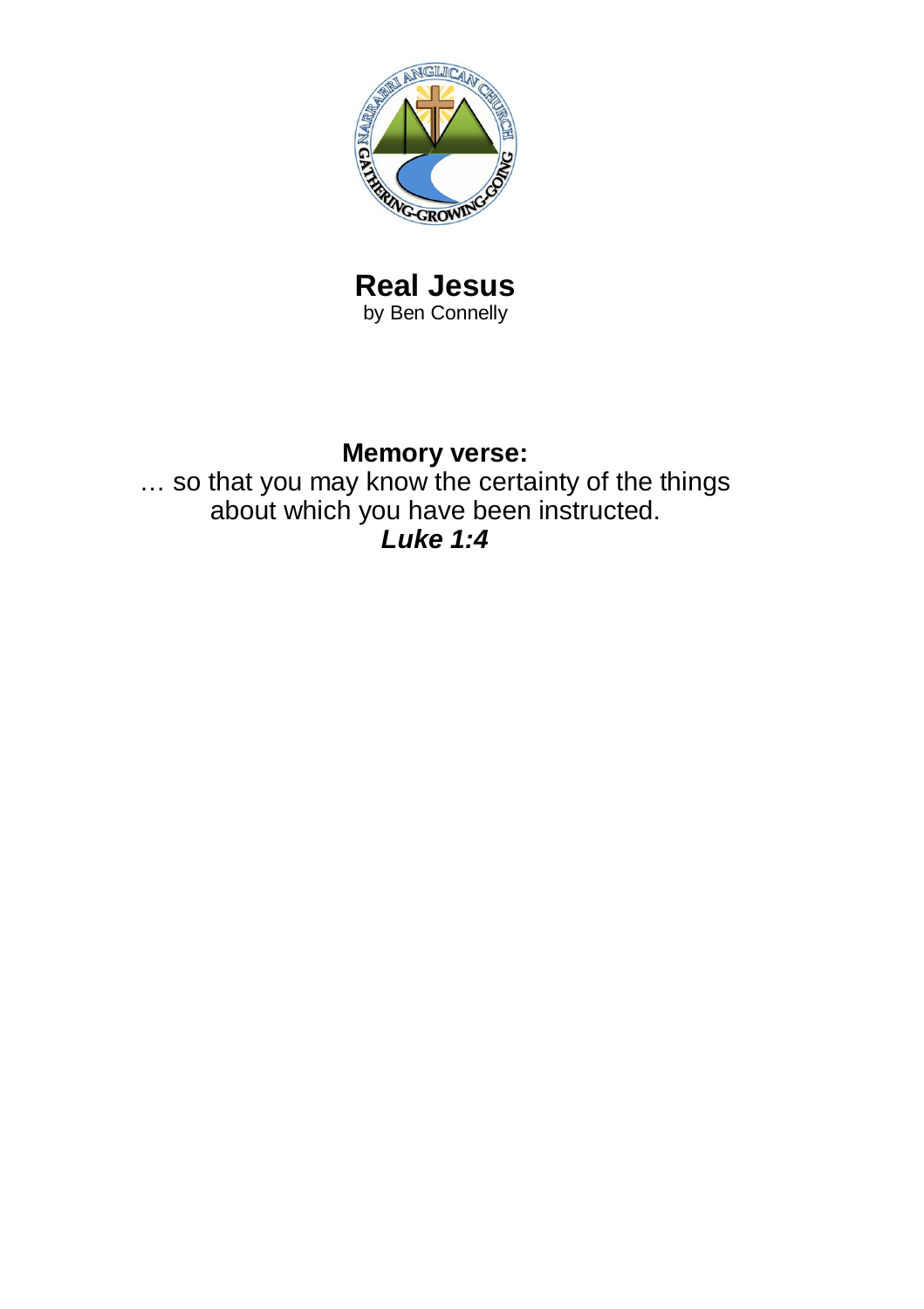#### **Study 1: Life and birth of Jesus**

Many have undertaken to draw up an account of the things that have been fulfilled among us, **<sup>2</sup>** just as they were handed down to us by those who from the first were eyewitnesses and servants of the word. **<sup>3</sup>** With this in mind, since I myself have carefully investigated everything from the beginning, I too decided to write an orderly account for you, most excellent Theophilus, **<sup>4</sup>** so that you may know the certainty of the things you have been taught. *Luke 1:1-3*

- 1. What jumps out at you as you read this opening to the book of Luke?
- 2. Why has Luke written this account of Jesus life?
- 3. Who did he get his information from?
- Read 2 Peter 1:16-21
- 4. What claims does Peter make about the source of the Gospel message?
- 5. Where does the message about God originate?
- 6. Why should Peter's audience trust him?
- 7. In what was are we likely to doubt the word of God?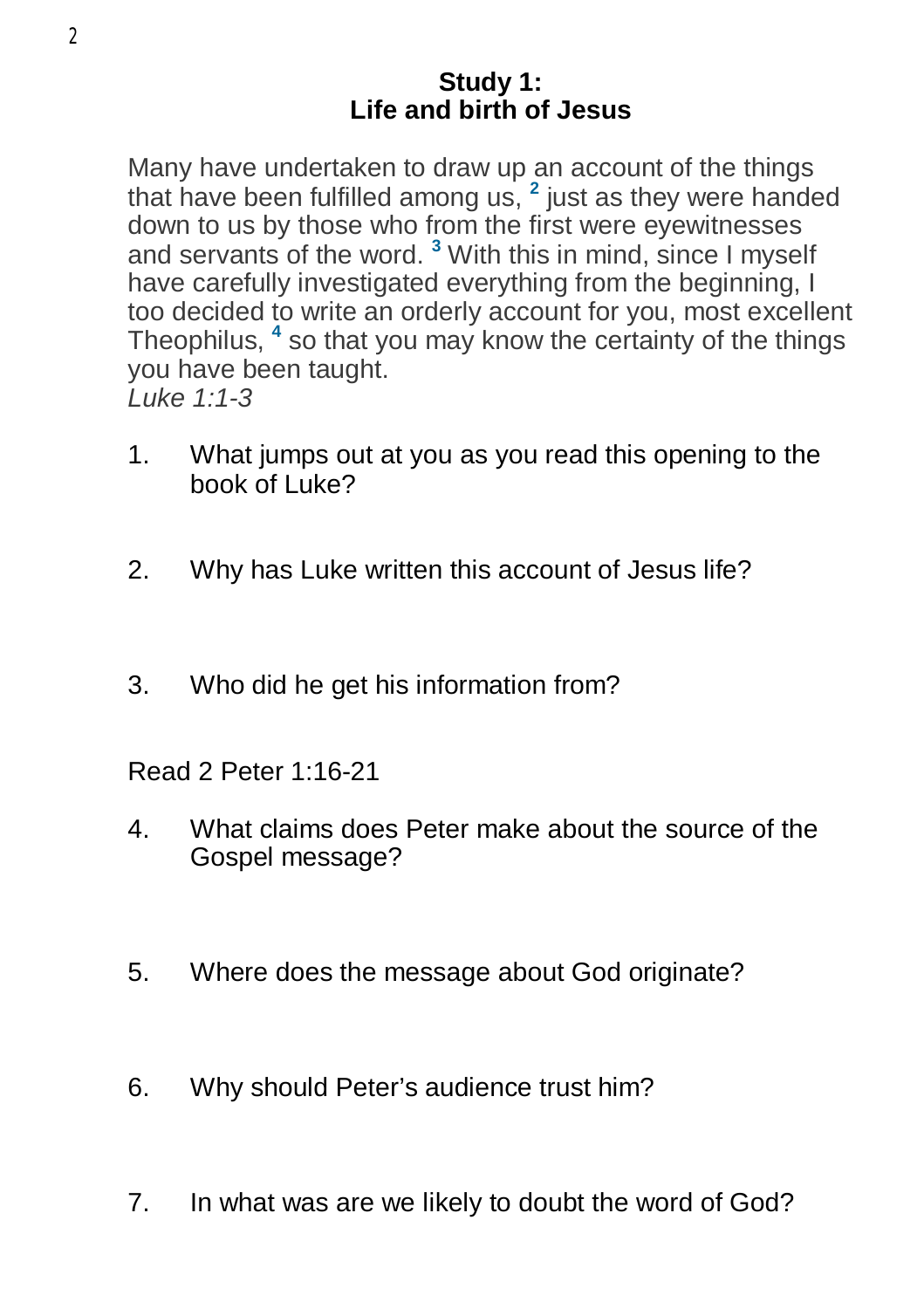- 8. Where do Peter and Luke get their confidence from?
- 9. How does God's word show us we can be confident in its accuracy?
- 10. How might we answer people who think the bible was made up?
- 11. What are your final thoughts about the confidence Peter and Luke have in the Gospel story?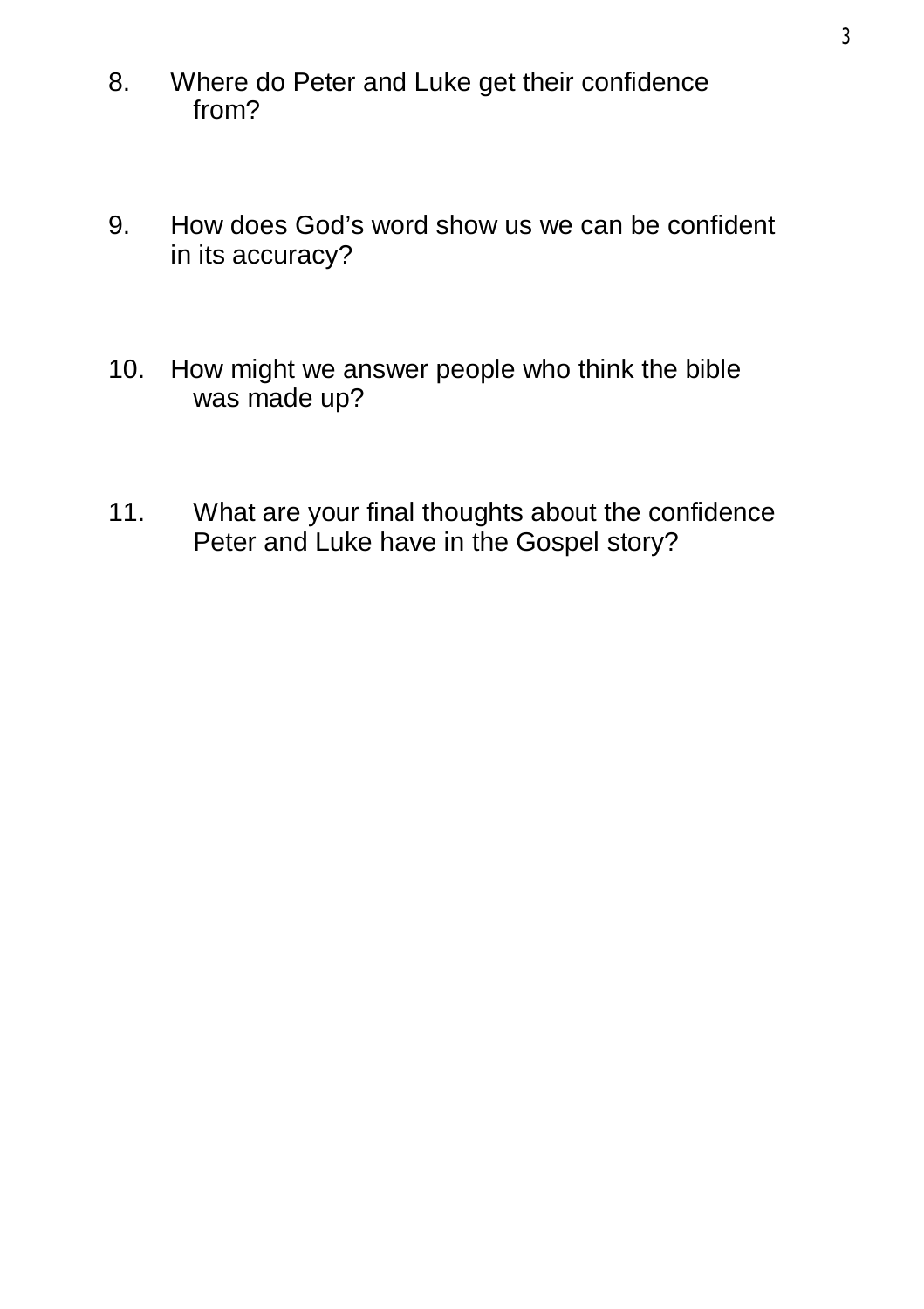## **Study 2 Death of Jesus**

**13:1** Before the Passover Festival, Jesus knew that His hour had come to depart from this world to the Father. Having loved His own who were in the world, He loved them to the end. **2** Now by the time of supper, the Devil had already put it into the heart of Judas, Simon Iscariot's son, to betray Him. **<sup>3</sup>** Jesus knew that the Father had given everything into His hands, that He had come from God, and that He was going back to God. **<sup>4</sup>** So He got up from supper, laid aside His robe, took a towel, and tied it around Himself. **<sup>5</sup>** Next, He poured water into a basin and began to wash His disciples' feet and to dry them with the towel tied around Him. **<sup>6</sup>**He came to Simon Peter, who asked Him, "Lord, are You going to wash my feet?"

**7** Jesus answered him, "What I'm doing you don't understand now, but afterward you will know." **<sup>8</sup>** "You will never wash my feet—ever!" Peter said. Jesus replied, "If I don't wash you, you have no part with Me." **<sup>9</sup>** Simon Peter said to Him, "Lord, not only my feet, but also my hands and my head." **10**  "One who has bathed," Jesus told him, "doesn't need to wash anything except his feet, but he is completely clean. You are clean, but not all of you." **<sup>11</sup>** For He knew who would betray Him. This is why He said, "You are not all clean."

*John 13:1-10*

- 1. What are your initial reactions to this passage?
- 2. When does this event happen in Jesus' life?
- 3. Why does Jesus decide to wash his disciples' feet in verses 3 and 4?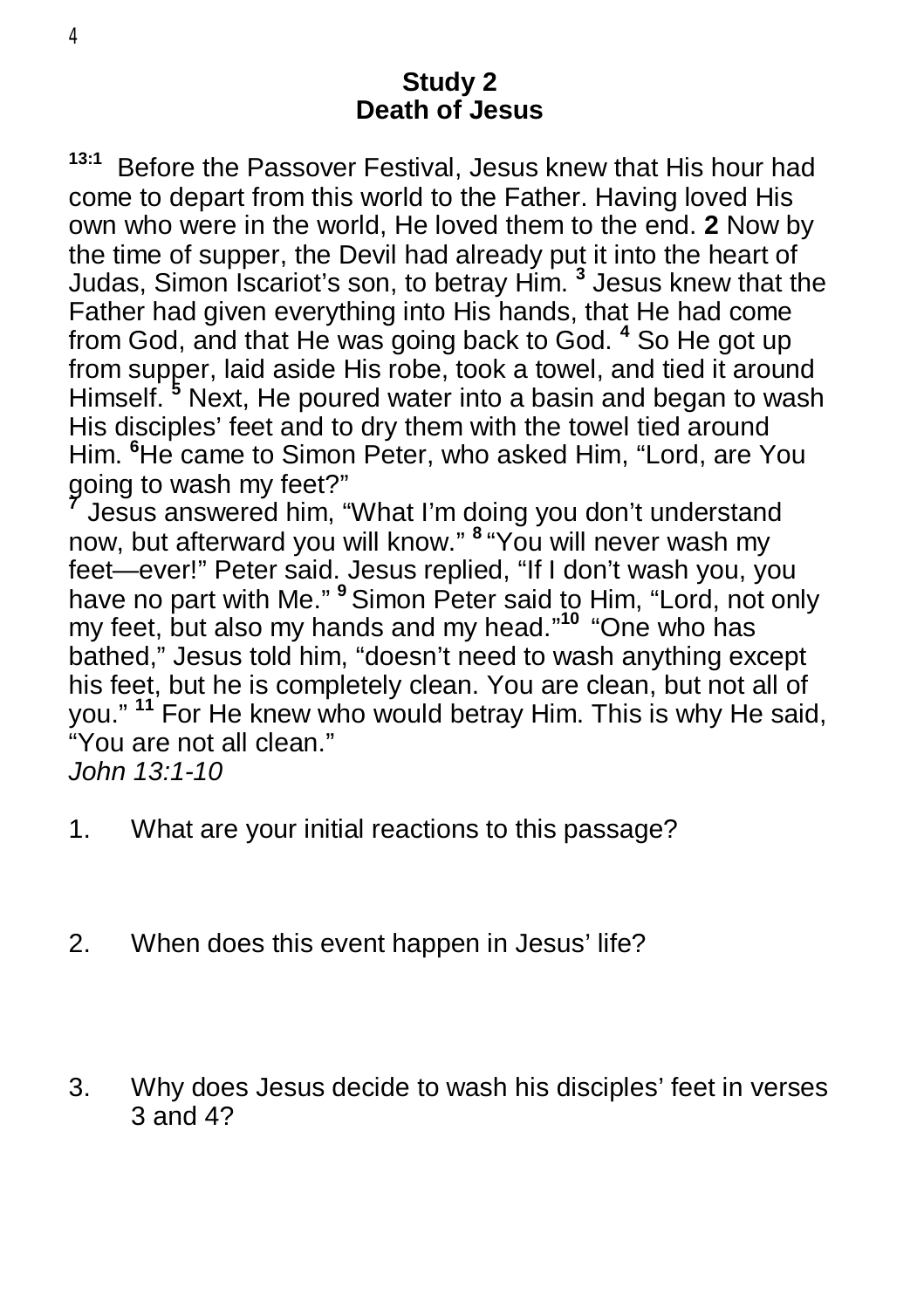- 4. How does Jesus respond to Peters objection?'
- 5. Jesus does this to explain what is about to happen.
- 6. What does this episode show us about the cross?
- 7. Why is Jesus so strong in his response in verse 9?
- 8. Which verse best summarises the point of this episode?
- 9. How might we resist Jesus offering to clean us?
- 10. How does Jesus' use of power inform how we should use our power?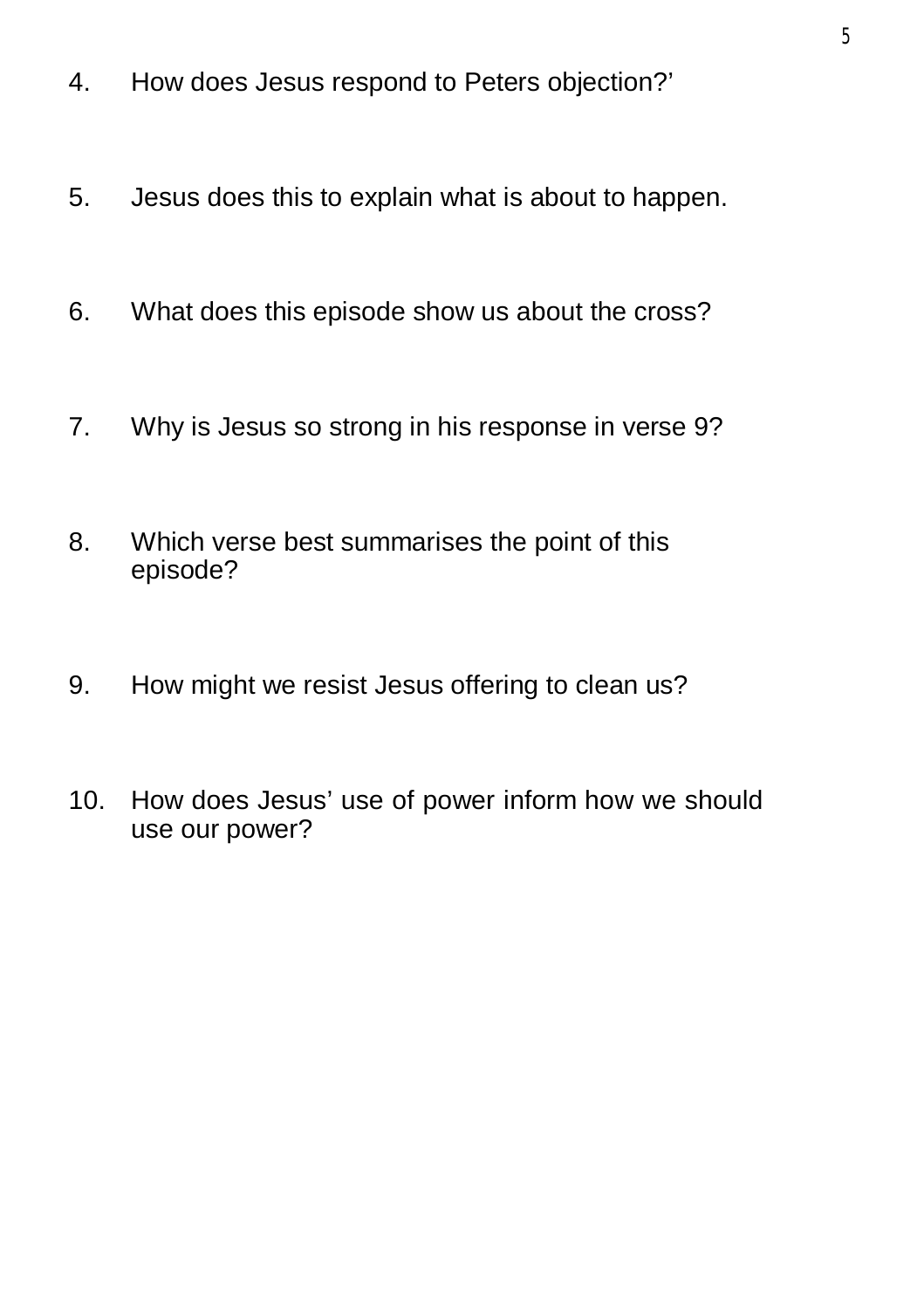## **Study 3: Resurrection of Jesus**

Read 1 Cor 15: 1-28.

- 1. What are your first impressions, thoughts, and questions about the passage?
- 2. What does Paul say is most important?
- 3. Was the resurrection a hidden event or an open one?
- 4. How does Paul connect Jesus' resurrection with ours?
- 5. How does Paul consider Jesus to be like Adam?
- 6. What are the consequences if the resurrection didn't happen?
- 7. What are the results of the resurrection?
- 8. How would you summarise the Gospel? How similar is it to Paul's summary?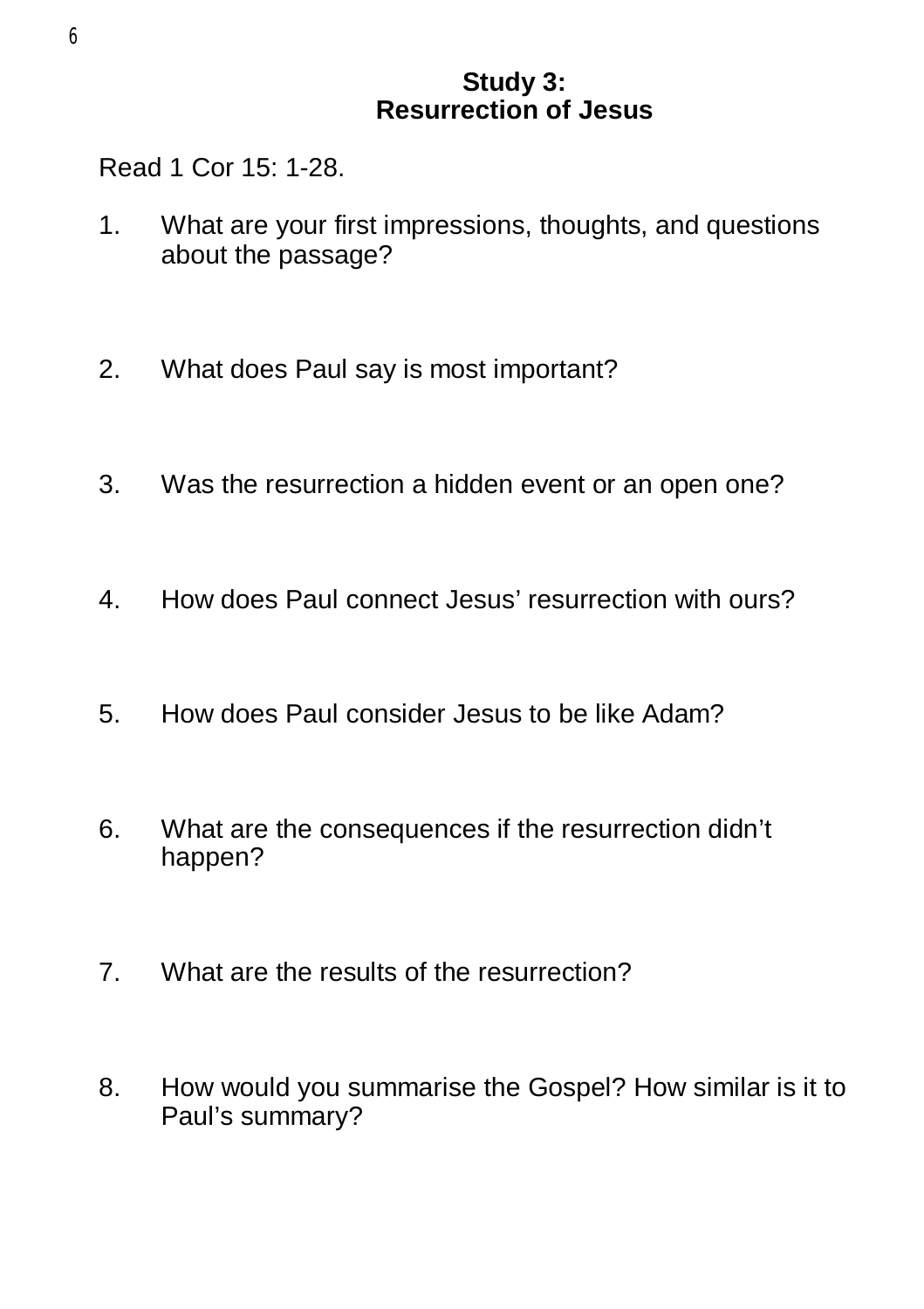- 9. How can we be sure the resurrection actually happened?
- 10. Which verse best summarises this passage?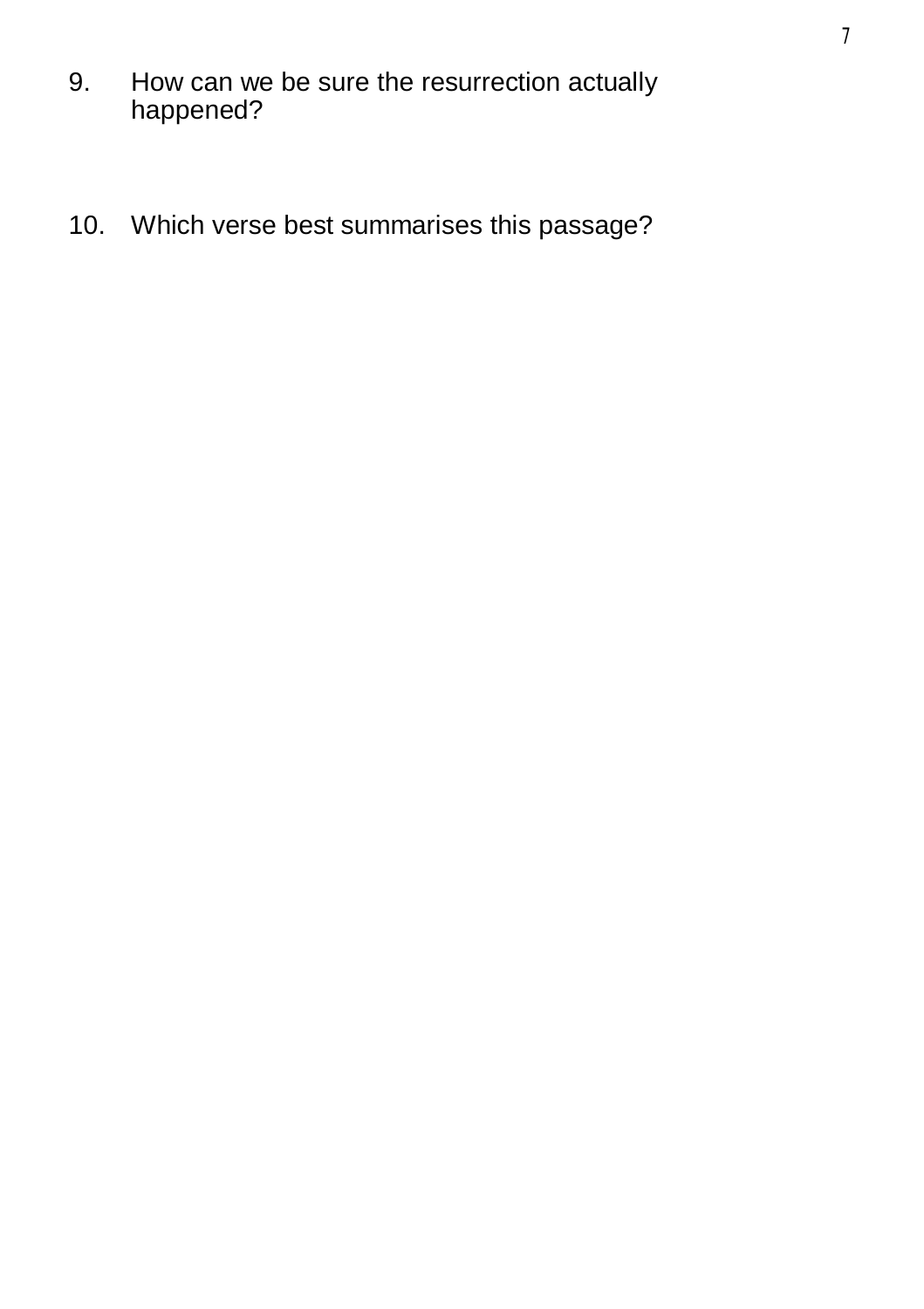# **Study 4: The point of Jesus**

Read Col 1:15-23

- 1. What are your initial thoughts, questions, and impressions of this passage?
- 2. Who is "he" in verse 15?
- 3. What is Jesus' role in creation?
- 4. Why is Jesus given the "first place in everything"?
- 5. What does Paul what us to know about Jesus?
- 6. What did Jesus achieve on the Cross?
- 7. What did that mean for us?
- 8. Does Paul leave room for salvation outside of Jesus?